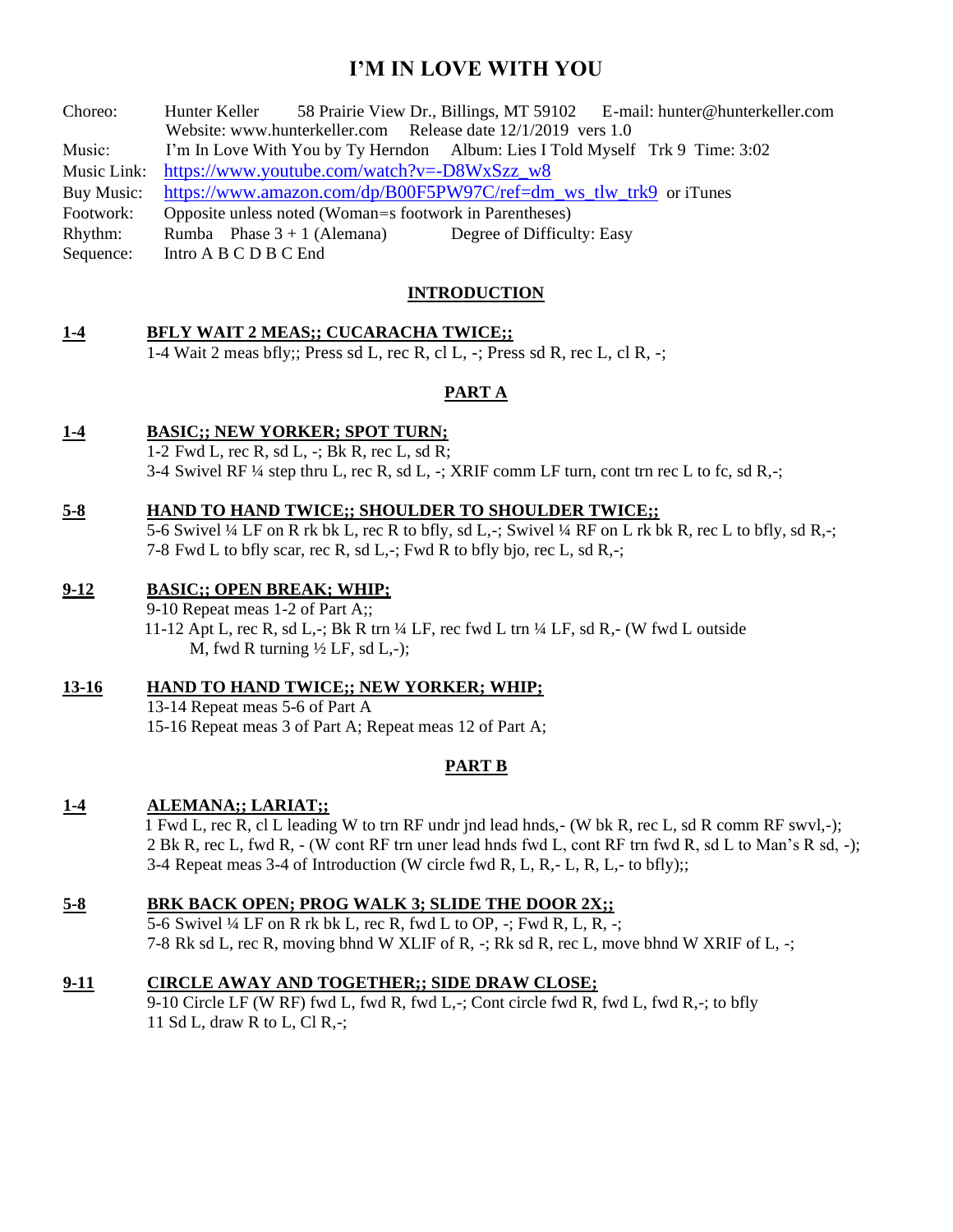# **PART C**

# **1-4 BASIC;; FENCELINE TWICE;;**

1-2 Repeat meas 1-2 of Part A;; 3-4 X lunge thru L, rec R, sd L,  $\div$ ; X lunge thru R, rec L, sd R $\div$ ;

# **5-8 FENCELINE IN 4; NEW YORKER 4; REV U ARM TURN; U ARM TURN TO W TAMARA;**

5-6 X lunge thru L, rec R, sd L, rec R; Swivel RF ¼ step thru L, rec R, sd L, rec R;

 7-8 Fwd R to bfly bjo, rec L, sd R,-; XLIF, rec L, sd R,- (Under jnd hnds W XRIF of L trng ½ LF, cont trng ½ LF rec L to fc ptr, Sd R,-); XRIB raise lead arms, rec L, sd R,- (Woman XLIF of R trng ½ RF, cont trng  $\frac{1}{2}$  RF rec R to fc ptr, Sd L,-) to W tamara position;

# **9-12 WHEEL 3; WHEEL AND UNWRAP BFLY WALL; CUCARACHA TWICE;;**

9-10 Wheel fwd L, R, L, -; Wheel fwd R, L, R, - (W unwrap LF keeping hands joined L, R, L,-) bfly wall; 11-12 Repeat meas 3-4 of Introduction;;

# **PART D**

# **1-4 CHASE;;;;**

 1-4 Fwd L turn ½ RF, rec R, Fwd L,- (W bk R, rec L, fwd R,-); Fwd R turn ½ LF, rec L fwd R,- (W fwd L trn  $\frac{1}{2}$  RF, rec R, fwd L,-); Fwd L, rec R, bk L,- (W fwd R trn  $\frac{1}{2}$  LF, rec L fwd R,-); Bk R, rec L, fwd R;

## **5-8 SHOULDER TO SHOULDER; CRABWALKS;; SPOT TURN;** 5-6 Fwd L to bfly scar, rec R, sd L,-;  $XRIF$  of L, sd L,  $XRIF$  of L, -; 7-8 Sd L, XRIF of L, sd L, -; Repeat meas 4 of Part A;

**ENDING**

# **1-4 CUCARACHA CROSS; 2 SIDE CLOSE; CUCARACHA CROSS; 2 SIDE CLOSE;**

1-2 L partial weight, rec R, XLIF of R,-; Sd R, cl L, sd R, cl L; 3-4 R partial weight, rec L, XRIF of L,-; Sd L, cl R, sd L,-;

# **5 SIDE CORTE;**

5 Small sd lunge L,,,;